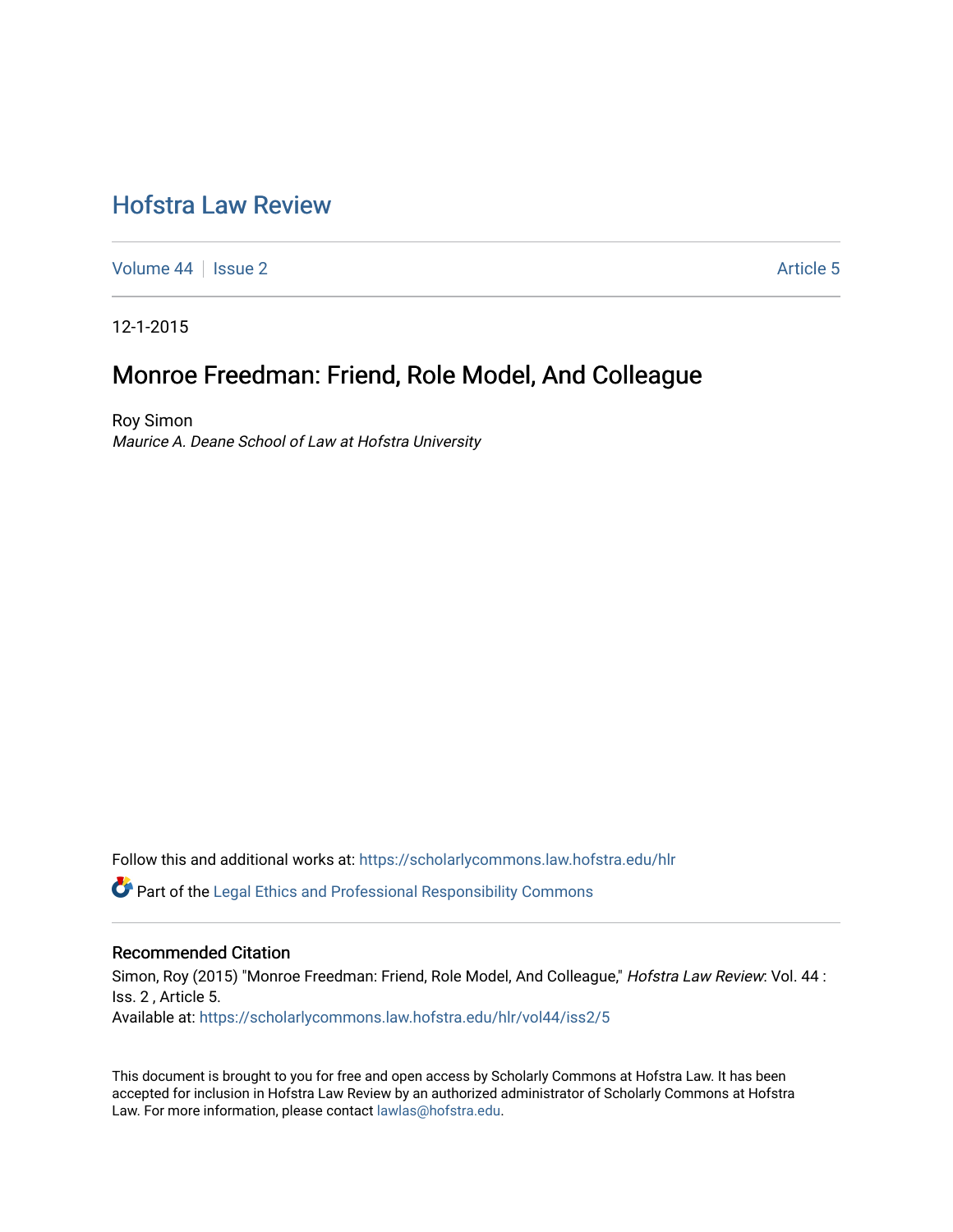## MONROE FREEDMAN: FRIEND, ROLE MODEL, **AND COLLEAGUE**

### *Roy Simon*

**I** had the privilege of being Monroe Freedman's colleague at Hofstra for nearly twenty years and remained his friend after **I** left. He was an extraordinary colleague, a loyal friend, and a professional role model. Indeed, Monroe's presence at Hofstra was an important reason that **I** moved from Washington University in St. Louis to Hofstra in **1992.** He was already a role model for me then, even though **I** had met him only briefly in person. His passion, his principles, and his prolific output in the field of legal ethics were legendary in the field long before **I** even became a professor. The opportunity to work with a legend does not come along often. Coming to Hofstra to work with him was a great decision, and **I** treasure all of the time **<sup>I</sup>** spent with him.

#### CONCEIVING OF **CONFERENCES**

When I had been at Hofstra less than a week-I was still in a temporary office using a second-hand computer-Monroe came **by** my office and sat down. **"I** have an idea," he said. "Let's organize a major legal ethics conference." **I** didn't know anything about conferences. What did Monroe have in mind? "We will invite ten or twenty of the leading people in the field to speak, and the conference will last three days," he said. That sounded ambitious. He continued: "We will hold the first one in 1995, so we have three years to plan-and then we'll hold major conferences every two or three years so we have time to organize and raise the funds to pay every speaker handsomely." Wow. **I** hadn't even been at Hofstra a week, and we were already planning three years ahead, and more. But that was Monroe. He thought big, and he thought for the long-term. He had vision, and he was a man of ideas, but he was also a man of action.

**<sup>\*</sup>** Distinguished Professor of Legal Ethics Emeritus, Maurice **A.** Deane School of Law at Hofstra University.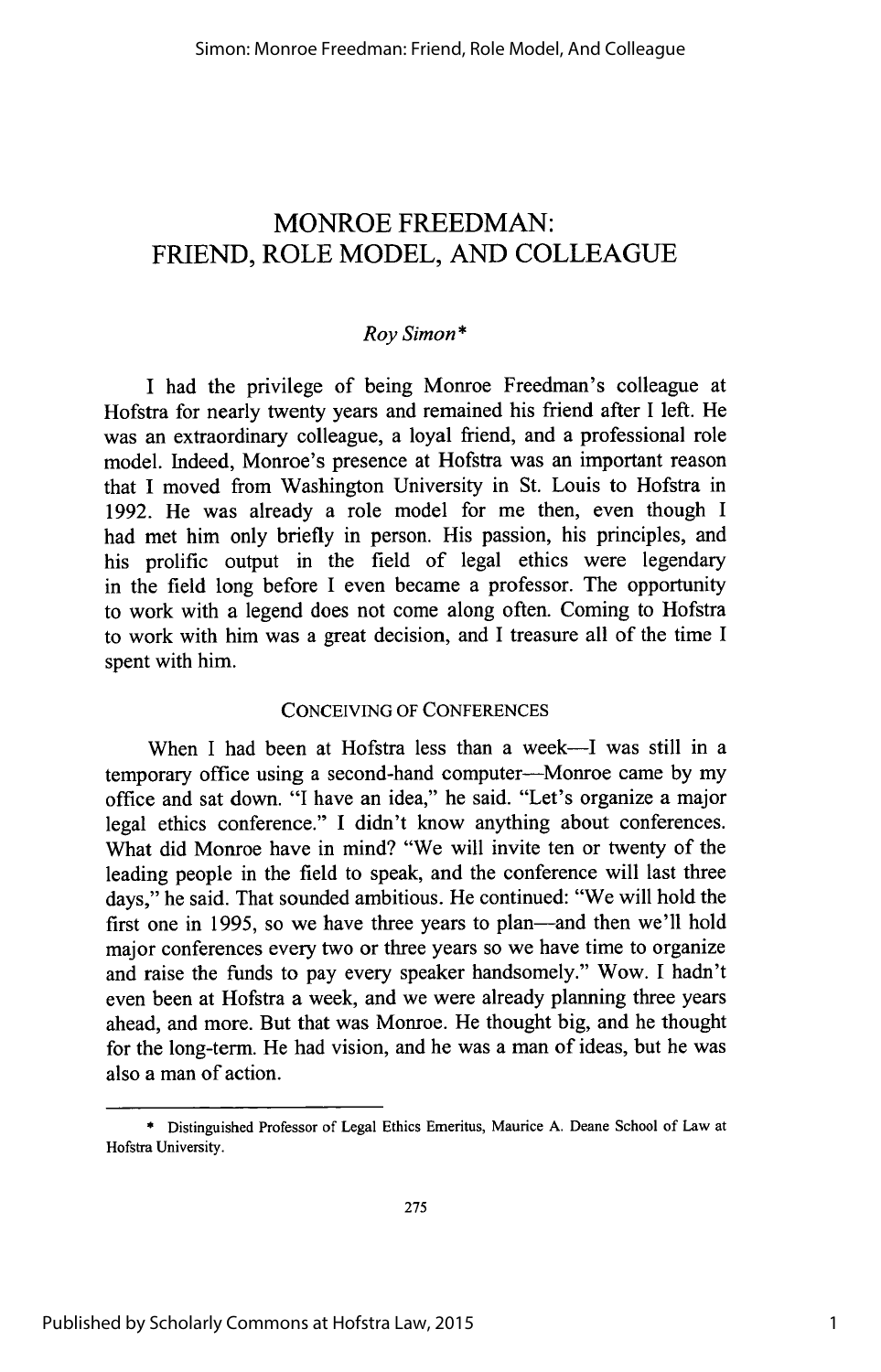*HOFSTRA LAW REVIEW* **276** [Vol. 44:275

And so, it all came to be. We began organizing for a conference in **1995** and invited a long list of marquee names: Alan Dershowitz, Geoffrey Hazard, Charles Wolfram, Tom Morgan, Bruce Green, and many others, including Justice Ruth Bader Ginsburg. Monroe knew everybody in the field, and everybody knew him. His name opened doors. If Monroe called to invite someone, or if **I** called and mentioned Monroe's name, the answer was always "yes." He had built up an inexhaustible supply of goodwill over the years. And that pattern persisted through all seven of the conferences that Monroe and **I** ran while **I** was at Hofstra. The Hofstra legal ethics conferences remain one of Monroe's lasting legacies.

#### THE **MAKING** OF **A LEGEND**

Monroe soon drew me into the field of legal ethics in other ways, as well. Two weeks after **I** joined the Hofstra faculty, he invited me out to lunch-something that happened many times over the ensuing years. He willingly answered all of my questions about his career, which led to one fascinating story after another, each usually with some lesson about legal ethics and the need for the courage to stand up for your principles.

One of the most memorable stories related to the disbarment proceedings brought against him **by** Judge Warren Burger (soon to become Chief Justice Burger) and two other federal judges. Judge Burger and his colleagues on the bench were deeply offended **by** a presentation Monroe had given to lawyers in a Criminal Trial Institute. Monroe had expressed the conventional view that a lawyer who knows that the client intends to lie on the witness stand should make good faith efforts to dissuade the client from committing the perjury, but Monroe had also argued that if the lawyer could not dissuade the client from committing perjury, the lawyer should maintain confidentiality and present the client's testimony at trial in the ordinary fashion, without alerting the court or waving red flags at the jury. That lecture became the basis for his article, *Professional Responsibility of the Criminal Defense Lawyer: The Three Hardest Questions.'* Today that article is an icon; it is widely regarded as the most influential law review article on legal ethics in the last **fifty** years and has spawned many other articles (and even entire conferences) dedicated to those hard questions. But back then, Monroe's views were new and radical, and they upset some people, especially those who saw the world in black and white. Warren Burger was one of those people.

**<sup>1.</sup>** Monroe H. Freedman, *Professional Responsibility of the Criminal Defense Lawyer: The Three Hardest Questions,* 64 MiCH. L. REv. 1469 **(1966).**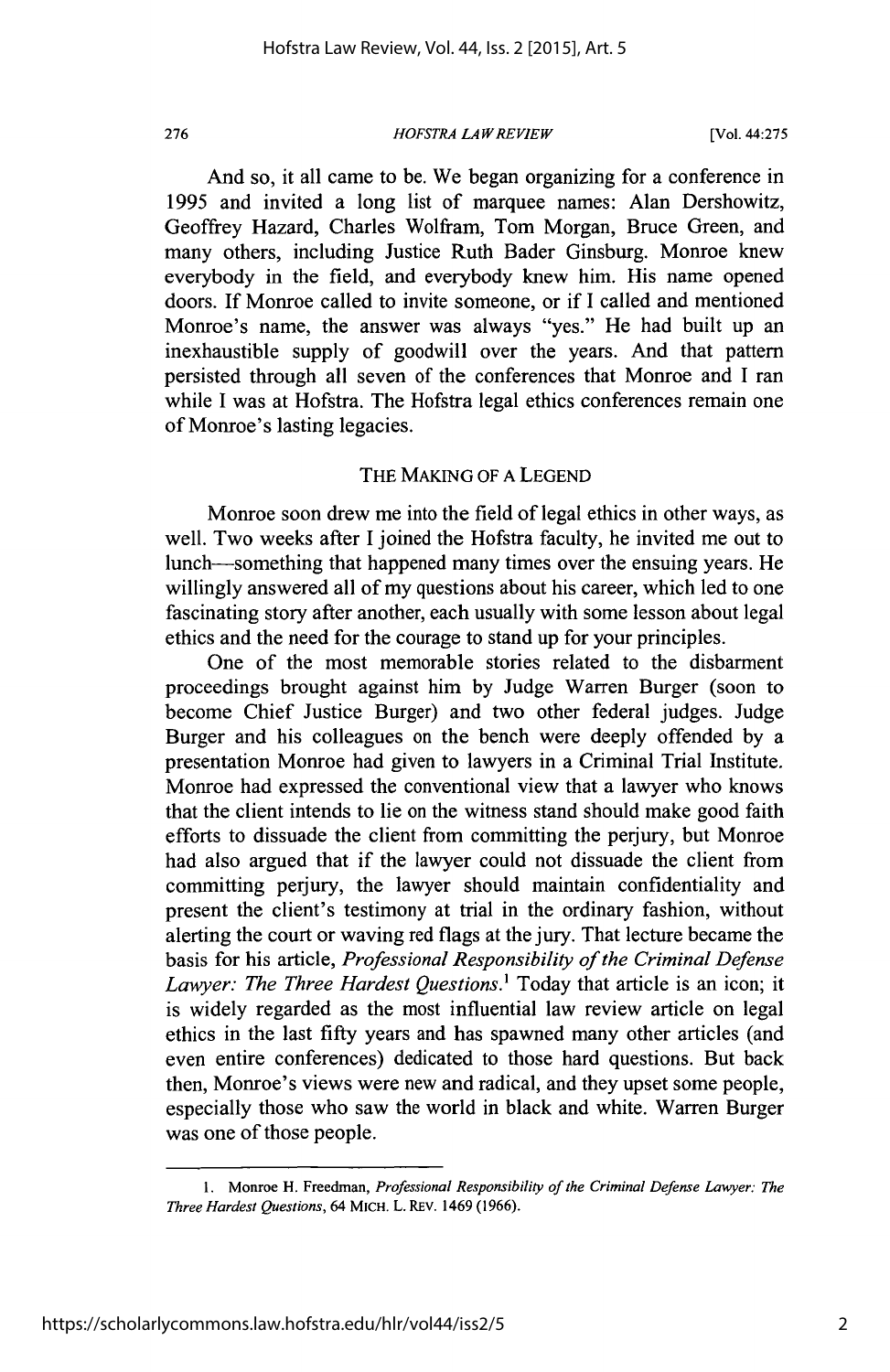**277**

#### **2015]** *MONROE FREEDMAN: FRIEND, ROLE MODEL, AND COLLEAGUE*

**I** had heard bits and pieces of the grievance story before via the grapevine, but coming from Monroe's lips, the story took on tremendous poignancy and immediacy for me. **I** was forty-three years old when Monroe told me this story. Monroe had only been thirty-eight when he was prosecuted (persecuted?) **by** Judge Burger. Yet Monroe had not cowered or waivered. He unabashedly stood up for his ideas and vigorously defended his First Amendment right to express them. And in the end, he prevailed in the disciplinary matter. **If** you want to know more about Judge Burger's attack against Monroe, you can read Monroe's own account in *Getting Honest About Client Perjury.<sup>2</sup>*

Monroe was a legend because he had actually lived the stuff of which legends are made. These traumatic experiences strengthened Monroe and increased my respect for him immeasurably. I recount the disciplinary story here, even though it is familiar to many, to illustrate how readily Monroe took me into his world, sharing with me the profound lessons of his storied life.

#### **CONFIDENCE IN** HIS **COLLEAGUES**

Monroe was not just inspiring. He was also encouraging and empowering. From the beginning, he displayed great confidence in me. During our first lunch, on that hot July day in **1992,** he mentioned to me that he was working pro bono in defense of Plan B, the morning-after pill that was then under attack from several quarters. "Audrey and **I** are going to Italy for a couple of weeks," Monroe said. **"I** told my client that if they need help while I'm gone, they should call you. **I'll** check with you when **I** get back from Europe." It turned out that **I** did not get any calls from Plan B while Monroe was abroad, but it made an impression on me that he was performing pro bono work, that he assumed **I** would do so as well, that he would not leave a client in the lurch even for a short time, and that he believed **I** could **fill** his shoes if a situation arose while he was away. **I** doubt that **I** could have filled his shoes, but it made me feel special that he thought **I** could.

Monroe was in demand in the private sector, too. In October of my first semester at Hofstra, he came **by** to discuss a matter that a private law firm had called him about. It was a vital matter for the law firm because the conduct of the law firm itself (as opposed to the conduct of the firm's client) was being attacked. Monroe did not have time to continue handling the matter, so he referred the law firm to me. I'm sure Monroe could have kept the matter for himself and cut corners

<sup>2.</sup> Monroe H. Freedman, *Getting Honest About Client Perjury,* 21 **GEO.** *J.* **LEGAL ETHICS 133 (2008).**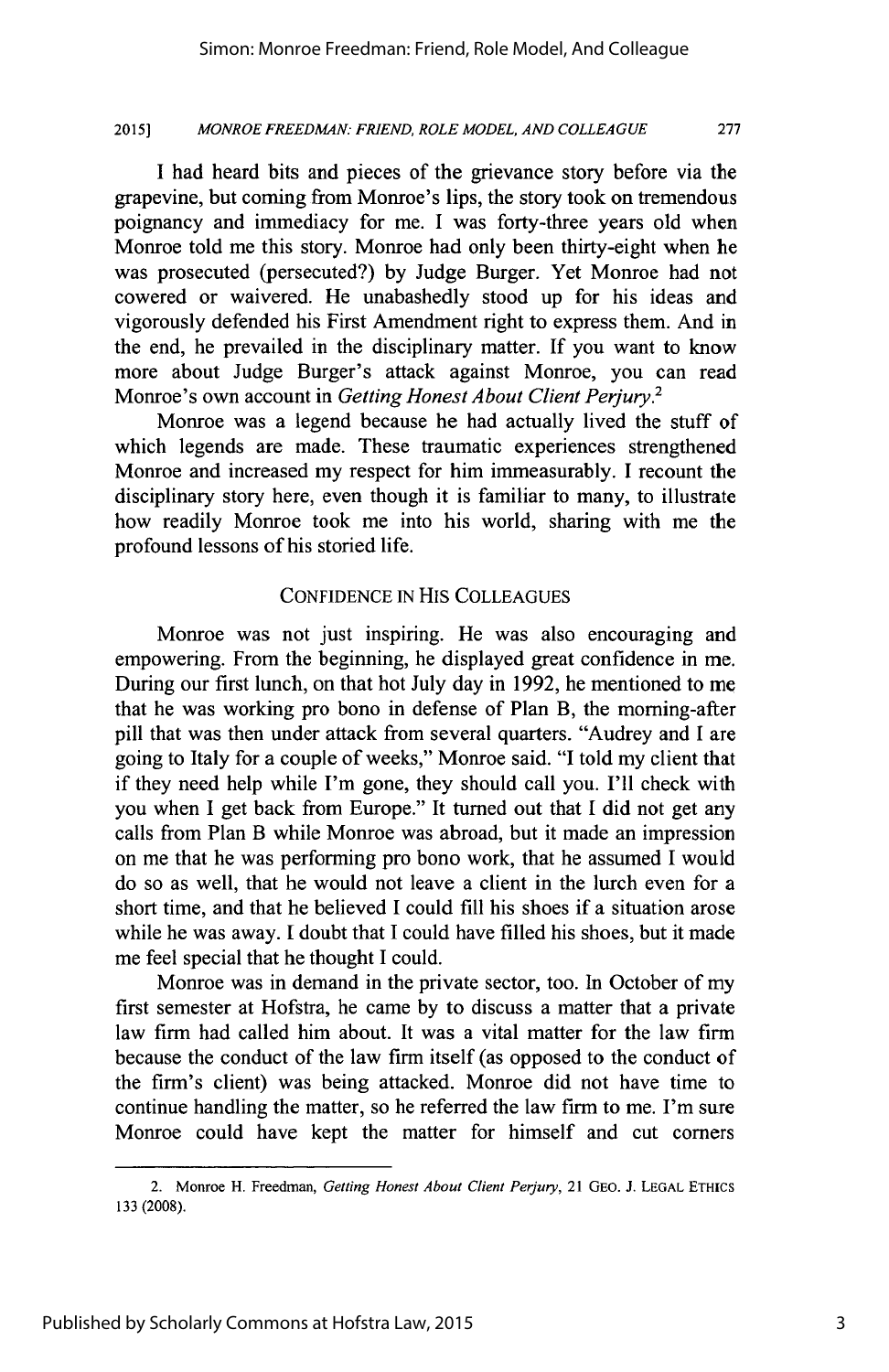*HOFSTRA LAW REVIEW* **278** [Vol. 44:275

somewhere else in his life, but Monroe was never selfish or greedy-and he never cut corners as a lawyer or as a teacher. **I** was the lucky beneficiary of his generosity and his professionalism. **(I** ultimately wrote a thirty-seven-page opinion letter to the firm on that matter, and **I** still have that law firm as a client today—nearly twenty-three years later.)

#### **A CONVERSATIONAL** STYLE **IN** THE CLASSROOM

When I asked Monroe if **I** could attend his class, he said **I** was welcome any time, and **I** attended a number of his classes. His teaching technique was effortless and effective. He would often start with a simple anecdote—something out of his own experience—and then ask the students what the anecdote taught them. The hands soon flew up around the room and the students became fully engaged. They understood that the professor standing before them had not merely studied legal ethics—he had lived it. Although he was a great theoretician, his focus in the classroom was not on theory but on practice. How did lawyers apply the *Model Rules of Professional Conduct* and the principles of the adversary system in the messy, blurry world of everyday law practice? As with the title of his (and Abbe Smith's) book, his emphasis was on *understanding* lawyers' ethics, not just reading and talking about them. **I** tried to imitate Monroe's style in my own classroom, but he was inimitable-or at least **I** never felt that **I** could imitate him.

He was beloved **by** his students, and he loved them. When a student gave a superior answer in class, Monroe would give the student a pen that said, "Excellent work" (or similar words). **I** saw this happen myself on one of my visits. Monroe showed a documentary about the famous case in which a plaintiff who had been burned **by** a cup of scalding hot coffee sued McDonald's. The case was ridiculed in the press, but the documentary went behind the headlines. During the discussion after the film, a couple of the students raised new insights and were rewarded with a pen. The message from Monroe was this: after decades studying the legal profession, **I** still learn new things from my students at every class. He was always learning-and so, his students were always learning, as well.

#### **CONTRACTS AND COUNSELORS**

In **2006,** I began teaching Contracts. That's when **I** found out that Monroe had written a Contracts textbook. Monroe had been teaching Contracts for decades—he once told me that he loved teaching Contracts even more than teaching Lawyers' Ethics-and he had spent years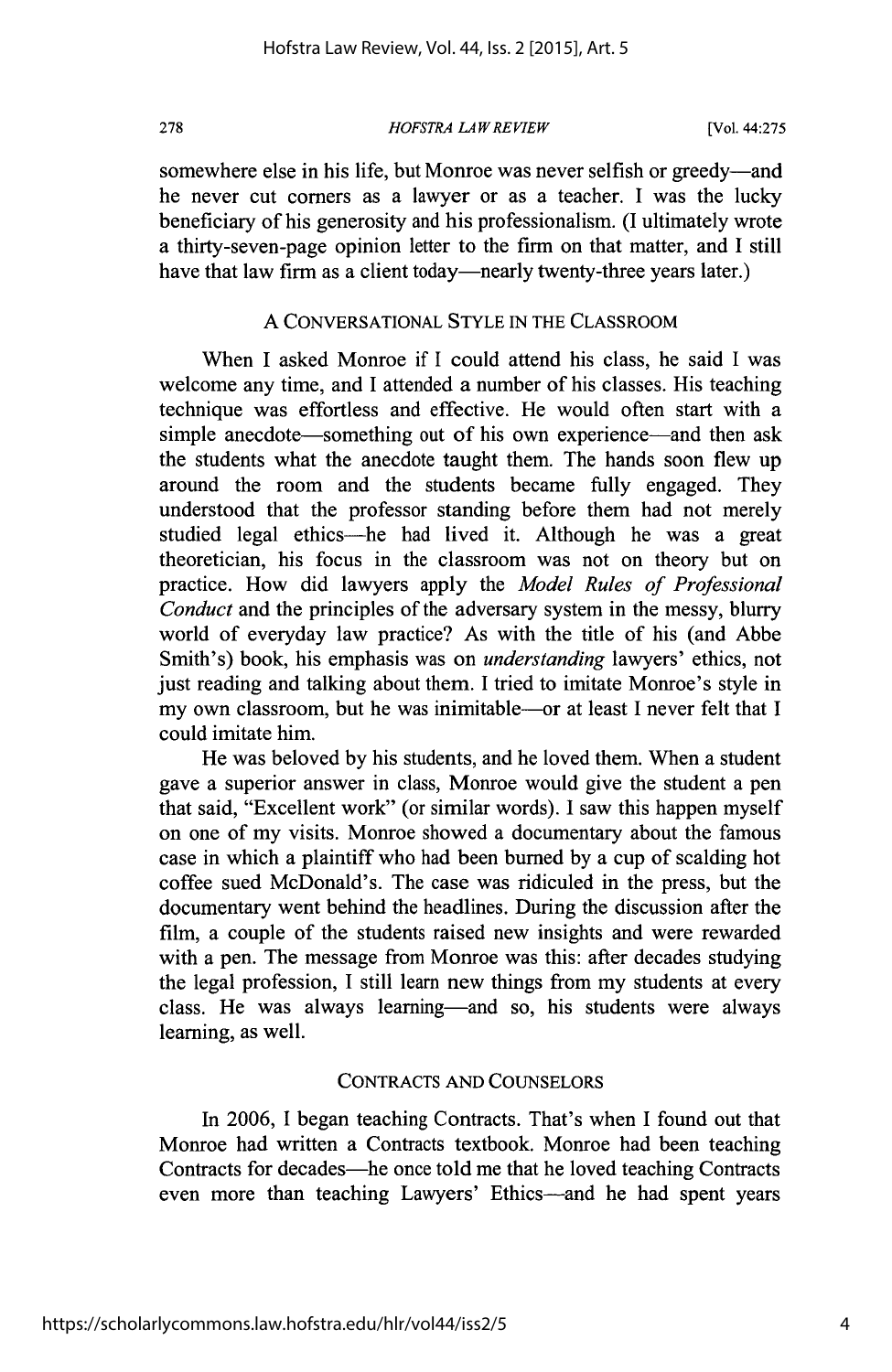**279**

#### **2015]** *MONROE FREEDMAN: FRIEND, ROLE MODEL, AND COLLEAGUE*

collecting contracts cases about lawyers and the legal profession. Monroe's materials were fascinating for me and for my students. He deftly combined contract doctrines with lawyers' ethics. The first case in the book, for example, was a famous legal fee case addressing whether a legal malpractice plaintiffs damages should be reduced **by** a third if the negligent lawyer was on a one-third contingent fee. (The New York Court of Appeals said no.) Amazingly, despite Monroe's prolific output as a legal ethics scholar, he kept up with contract law and revised his Contracts book annually as a paperback set bound together **by** the law school's copy room. His expertise in contract law was yet another example of Monroe's many professional strengths.

#### PROFESSIONAL GENEROSITY

In **2003,** when Monroe was still as vigorous and energetic as ever, he did something he didn't have to do and that no one asked him to do. He was Hofstra's inaugural Howard Lichtenstein Distinguished Professor of Legal Ethics, which entitled him to a little extra money and the funding to invite a distinguished lecturer each year. He had hosted a parade of the greatest names in the field of legal ethics for the annual Lichtenstein Lecture: Abbe Smith, Chief Judge Judith Kaye, Tom Schaeffer, William Simon, Burnele Powell, Larry Fox, Richard Zitrin, and others. (Monroe had even given the lecture himself the year that his wife, Audrey, died, as he had not had time to invite anyone. Introducing him at that lecture was one of the great pleasures of my years at Hofstra.)

Suddenly, as we were about to begin a faculty meeting, Monroe pulled me out into the hall. "I'm going to resign my Lichtenstein Professorship and recommend that the law school give it to you," he said. He had held it a long time-fifteen years-and he could have held on to that professorship as long as he lived. But he didn't. He just thought it was fair to step aside and let the next generation have a chance at it. **I** was stunned. **I** was going to follow in the footsteps of Monroe Freedman? **I** felt like the guy who replaced Lou Gehrig (a guy nobody remembers except trivia buffs and Google). But Monroe was always concerned about the younger crop of professors and the future of the legal ethics field, and **I** was the beneficiary-one of many, many younger professors who received a boost from Monroe over the decades. He didn't have to give up his professorship to me, but I'm grateful that he did. Holding that professorship was the pinnacle of my career, in no small part because the great Monroe Freedman had held it before me.